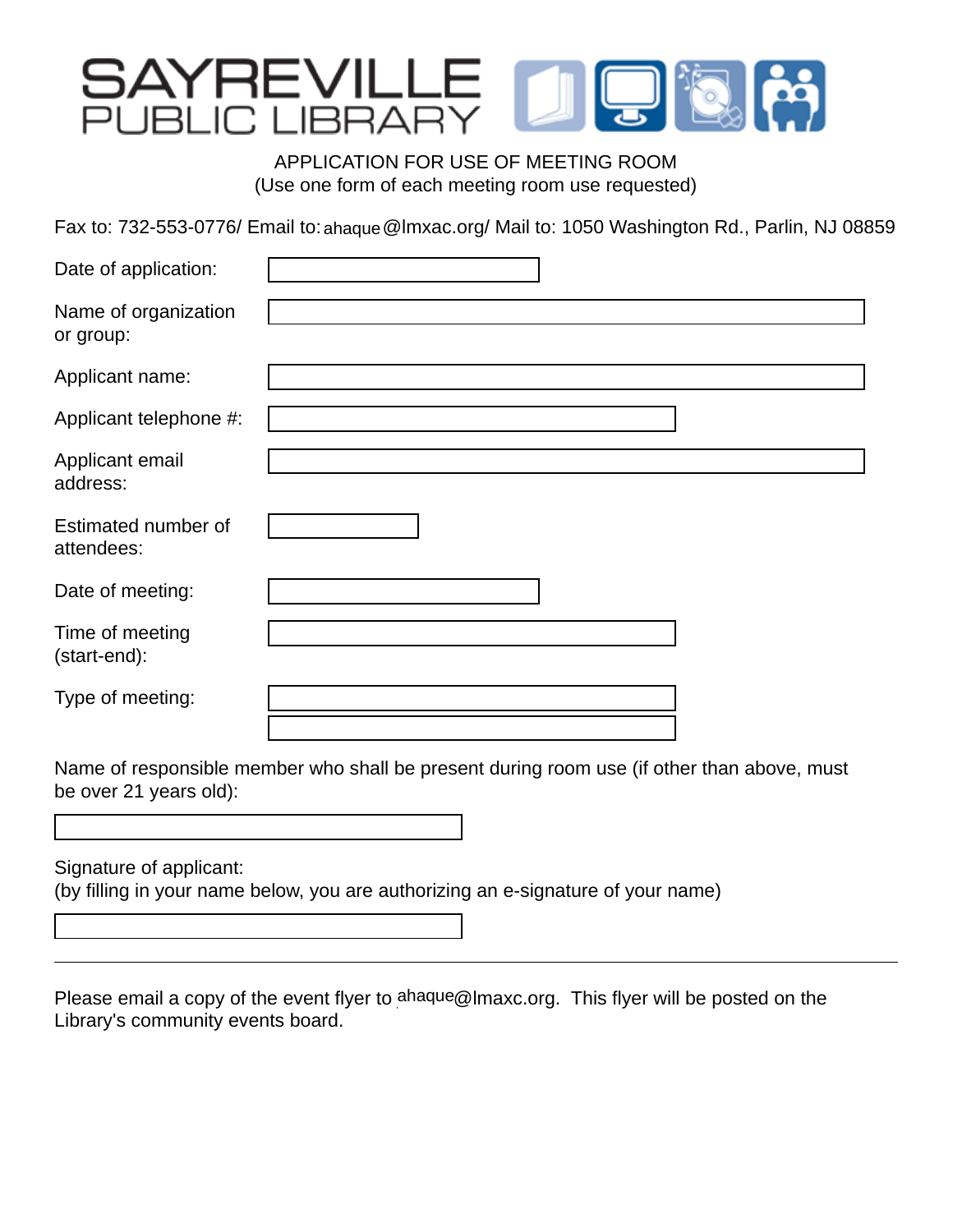### **Liability Waiver/Indemnification Agreement**

I have received, read, understood, and agree to comply with the Sayreville Free Public Library's Meeting Room Policy.

I hereby fully release and discharge the Sayreville Free Public Library Board, the Borough of Sayreville, its officers, agents and employees from any and all claims from injuries, including death, damages or loss, which may arise or which may be alleged to have arisen out of, or in connection with the requested meeting(s) in the Sayreville Free Public Library.

I further agree to indemnify and hold harmless and defend the Sayreville Public Library Board, the Borough of Sayreville, its officers, agents and employees from any and all claims resulting from injuries, including death, damages and losses, including, but not limited to the general public, which may arise or may be alleged to have arisen out of, or in connection with the above meeting(s) in the Sayreville Free Public Library.

Signature:

(by filling in your name below, you are authorizing an e-signature of your name)

Phone number:

# **MEETING ROOM POLICY**

As a public institution, the Sayreville Public Library is dedicated to free expression and free access to information and ideas on all points of view concerning the problems and issues of interest to the residents of Sayreville. To this end, The Library maintains meeting room(s) for library and community use. The meeting room(s) are available for meetings and programs open to the public that are sponsored by nonprofit organizations and community interest groups and boards and agencies of the Library, Borough government, and schools. Preference is given to Sayreville organizations, but regional groups are accommodated when there are no scheduled conflicts. Permission to use the meeting room(s) does not imply Library endorsement of the aims, policies, programs or public statements of any group or organization. Such permission is revocable and does not constitute a lease.

The use of a meeting room must be consistent with the provisions of this policy and may be denied: (a) where use is inconsistent with policy and/or regulations, (b) where there is a likelihood of physical hazard to participants or audience, (c) when there has been misuse of premises or equipment or violation of this policy and/or regulations by the organization in the past. An application form must be submitted for use of the meeting room(s). Applications falling within the provisions of this policy and regulations are approved by the Library Director. The Library Board of Trustees reserves the right to review all applications, and shall review applications not approved by the Director if requested by the applicant. Any deviation or changes or exceptions to this Meeting Room Policy or regulations requires the written consent of the Board of Trustees.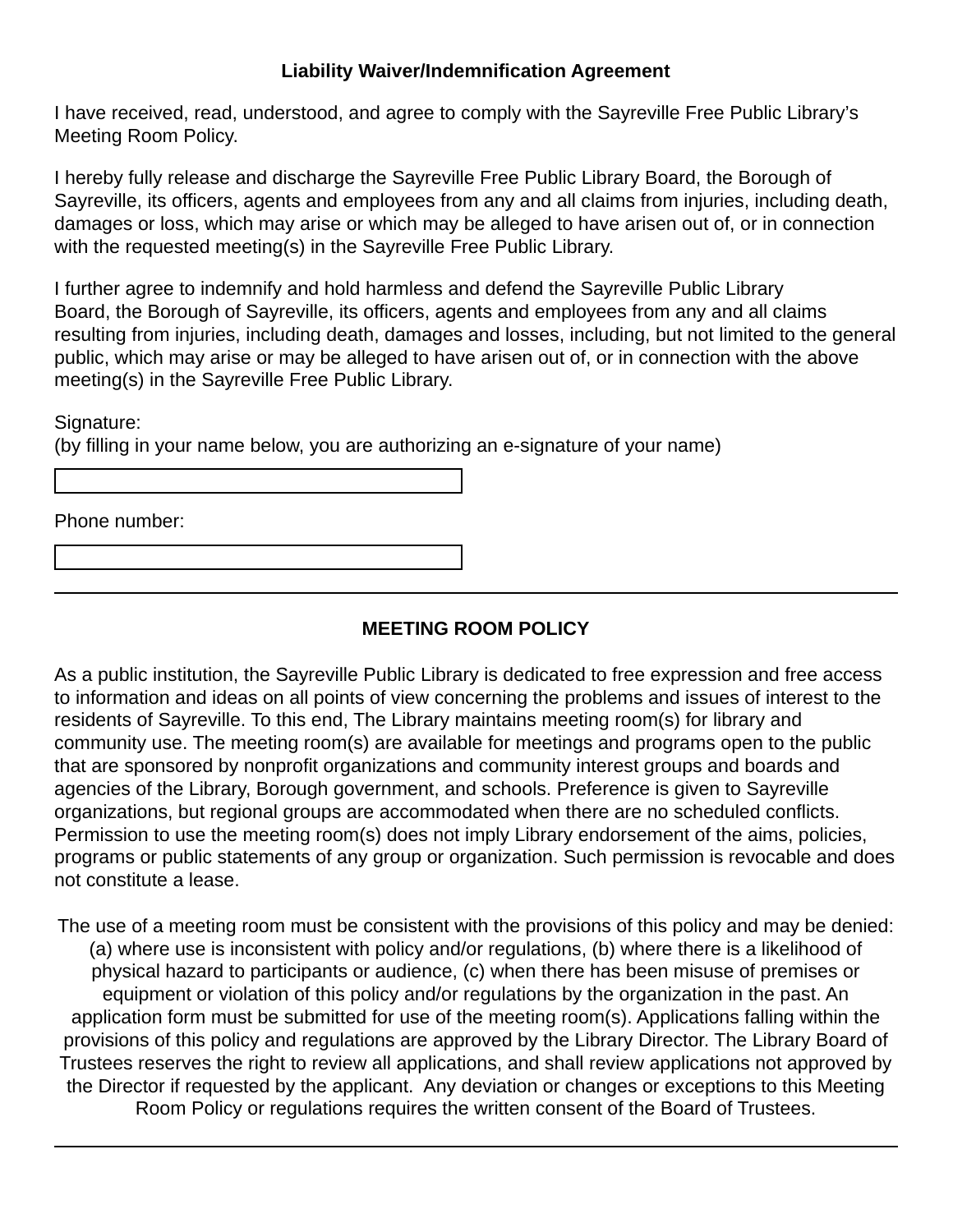## **REGULATIONS**

A. Prohibited Uses

The meeting room may not be used:

1. For any meeting closed to the general public, with the exception of:

 a. Courses of academic instruction approved by the Sayreville Board of Education or the New Jersey Department of Education or the institutions under its jurisdiction;

 b. Executive sessions of otherwise qualified organizations, when those executive sessions are carried out under the provisions of applicable state laws.

 2. For any meeting sponsored by or for a commercial organization or purpose; or at which goods or services are advertised or sold whether for profit or to raise funds for nonprofit organizations.

 3. For any meeting where physical activities and/or volume of noise generated may disturb other people in the Library.

 4. For any use by private teachers who wish to have their students demonstrate or exhibit their abilities or talents.

5. For the conduct of any unlawful activity.

6. For any meeting for which admission is charged.

B. Conditions on Use

 1. An application form for use of a meeting room must be filled out completely, signed by the applicant, and submitted to the Library Administrative Office at least two weeks in advance of the requested meeting.

 2. The applicant must leave the meeting room in the same condition in which it was found. Tables and chairs must be returned to the original configuration. All trash must be deposited in the trash receptacle. All debris from crafts or event materials must be collected and removed. Set up and clean up must occur within the reserved time for the meeting.

3. No materials may be affixed to the walls or ceiling by any means whatsoever.

 4. The applicant assumes full financial responsibility for misuse of or damage to the premises and equipment.

 5. Applications for meetings designed for children, specifically anyone under the age of eighteen (18), must be sponsored and signed by an adult who will assume responsibility. At least one adult must be in attendance when the meeting room is being used by such a group or organization.

 6. The Library is a smoke-free building. Smoking is not permitted in any area of the Library, including the meeting room(s).

7. Alcoholic beverages are prohibited.

 8. Refreshments may be served at program meetings with the consent of the Library Director. No utensils or appliances are provided by the Library.

 9. The applicant may be granted permission for use of specified library equipment, if available, provided that the group or organization has an operator skilled in the use of the equipment requested. If a skilled operator is not available, the group or organization will be required to hire a qualified Sayreville Library staff member, if available, at his/her regular hourly wage plus one dollar per hour. If the group or organization furnishes the skilled operator, the applicant assumes full financial responsibility for misuse, damage, or loss of the library equipment.

 10. Neither the name nor the address of the Sayreville Public Library may be used as the address for groups or organizations using meeting room(s).